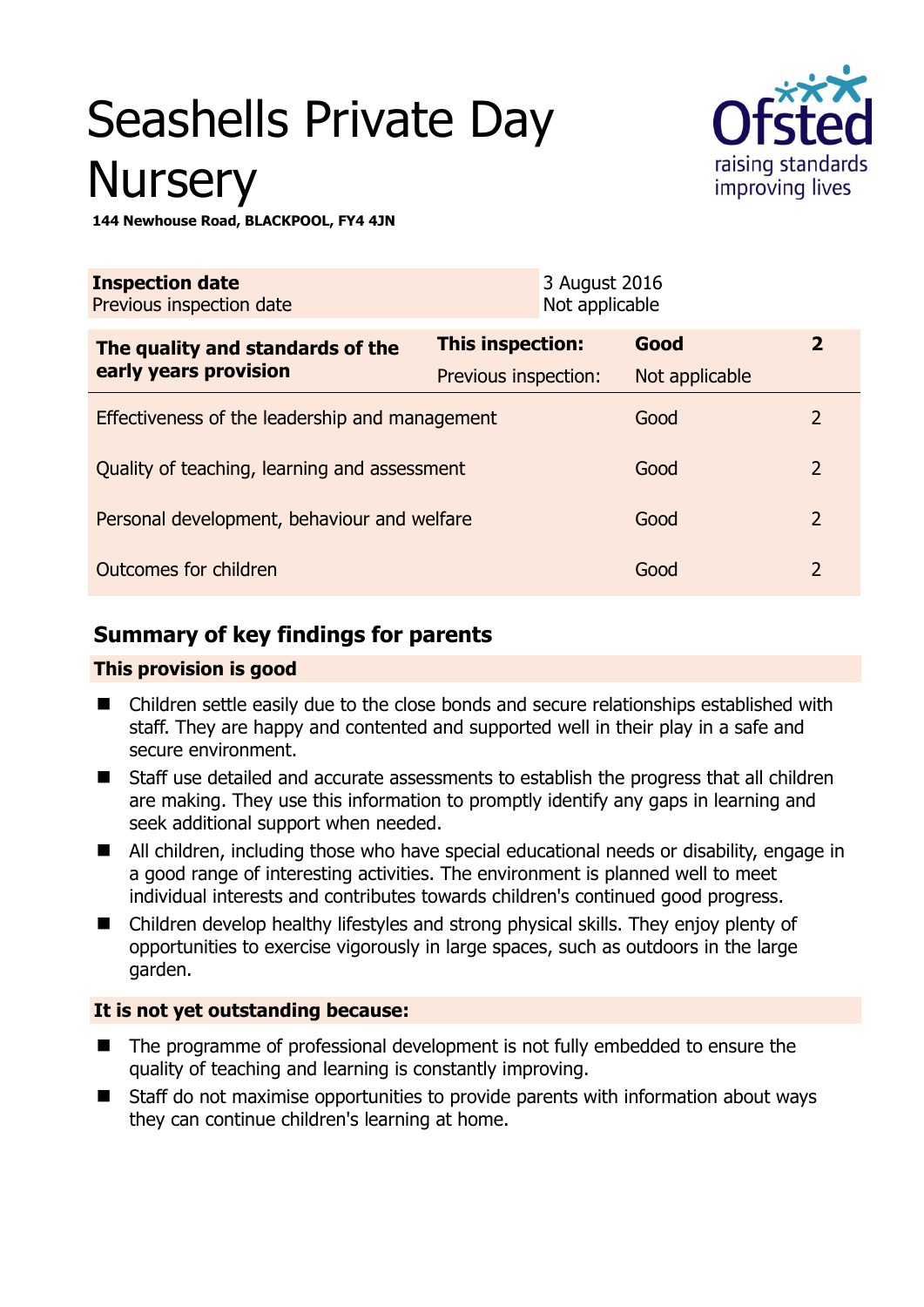## **What the setting needs to do to improve further**

#### **To further improve the quality of the early years provision the provider should:**

- build on the methods of staff training and supervision that continues to raise the quality of teaching and learning
- maximise opportunities to work with parents and provide further ideas to promote children's learning at home.

#### **Inspection activities**

- The inspector observed the quality of teaching during activities, indoors and outdoors, and assessed the impact this has on children's learning.
- The inspector completed a joint observation with the nursery manager.
- The inspector looked at children's records, planning documentation and evidence of the suitability of staff working in the nursery. She looked at a range of other documentation, including policies and procedures and the nursery's self-evaluation.
- The inspector spoke to a small selection of parents during the inspection and took account of their views.
- The inspector spoke to members of staff and children at appropriate times during the inspection and held meetings with the manager and provider.

#### **Inspector**

Cath Palser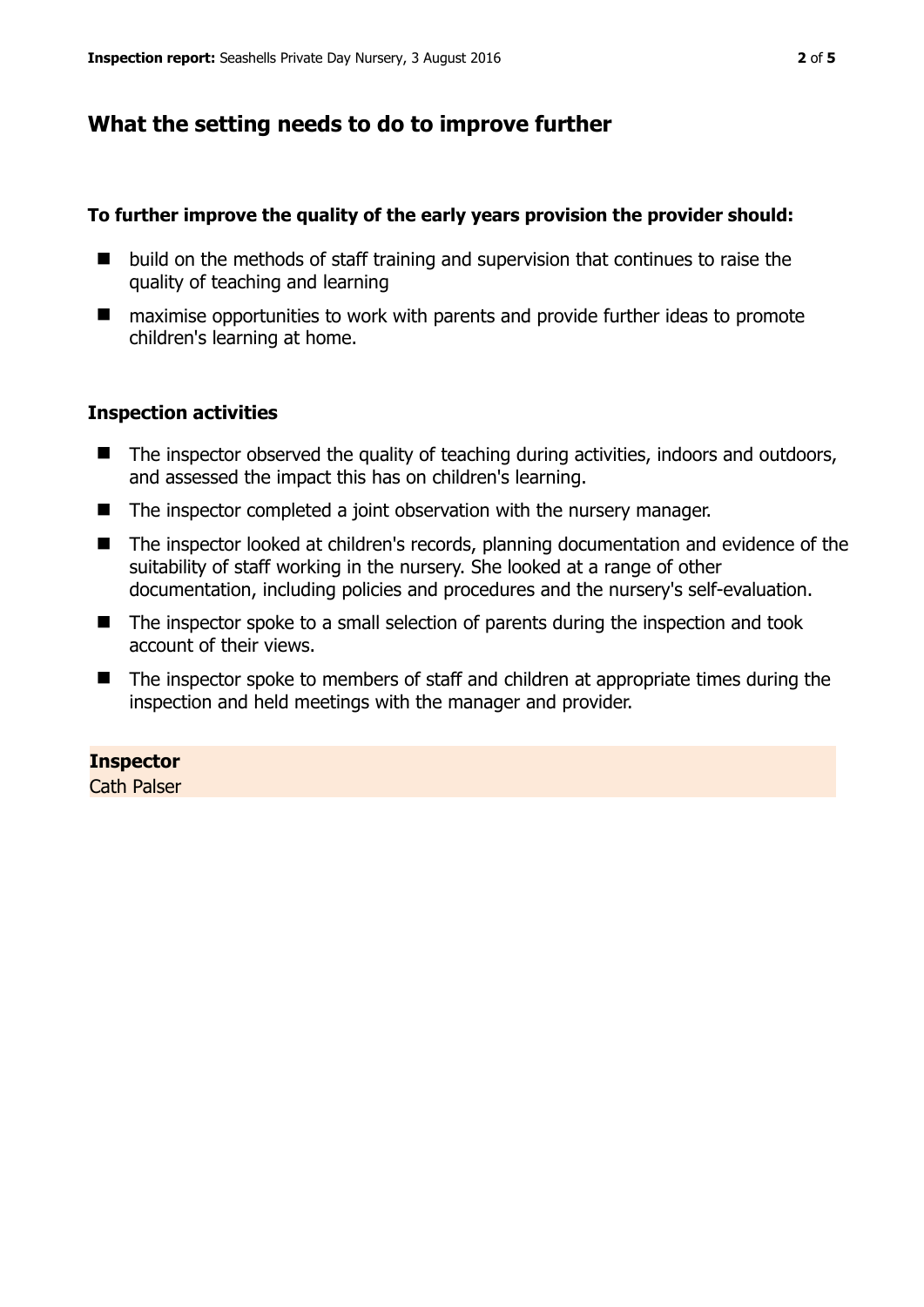# **Inspection findings**

#### **Effectiveness of the leadership and management is good**

The arrangements for safeguarding are effective. Staff have a robust and secure understanding of safeguarding procedures to ensure children's welfare and safety are a priority. Reflective practice is promoted effectively across all aspects of the nursery. Thorough self-evaluation takes into account the views of staff, children and parents. This information is used to implement improvement plans. The management team has high expectations and aspirations for children. Established partnership working with other agencies results in information being effectively shared and consistency in children's learning and development. Additional funding is used effectively. On the whole, qualifications and training attended have a positive impact on children's progress. For example, staff understand how to plan to effectively meet the needs and interests of each individual child. Parents say they are delighted with the good progress children are making.

#### **Quality of teaching, learning and assessment is good**

Children of all ages demonstrate an eagerness to try things and are developing a good range of skills and attitudes that promote future learning. Staff recognise those children who are quieter than others and involve them well in group activities. This helps build their confidence and social skills. Staff effectively promote children's language in a variety of ways. For example, they effectively tune in to young children's communications. They copy and repeat new words as children look at the pictures in a book and explore different materials. Staff ask questions of older children as they investigate the wildlife outdoors and talk about how plants grow. Children show curiosity in living things as they search for insects and grow their own vegetables. Staff skilfully follow children's ideas and motivations and change tasks in response to these. They provide a broad range of challenging and motivating teaching and learning experiences for all children. This helps them develop the skills for future learning.

#### **Personal development, behaviour and welfare are good**

Staff are deployed effectively to supervise children well, meet their needs and keep them safe. Overall, they invite parents to share information about children's routines and interests from the start. This helps children make strong attachments and settle in well. Staff are good role models and give clear and consistent explanations of expectations. They provide gentle reminders and use a range of strategies to promote routines, such as tidying up. Children behave very well and understand what is expected of them. They are eager to help each other and carry out small tasks. Children's physical and emotional wellbeing are supported well. They are provided with plenty of choice throughout the day and develop growing self-care and independence skills.

## **Outcomes for children are good**

Children's learning is promoted well. As a result, all children, including those who have special educational needs or disability, demonstrate an eagerness to play and learn. They are making good progress, given their starting points, in preparation for school. Children are active, independent and confident. They have a keen disposition towards learning.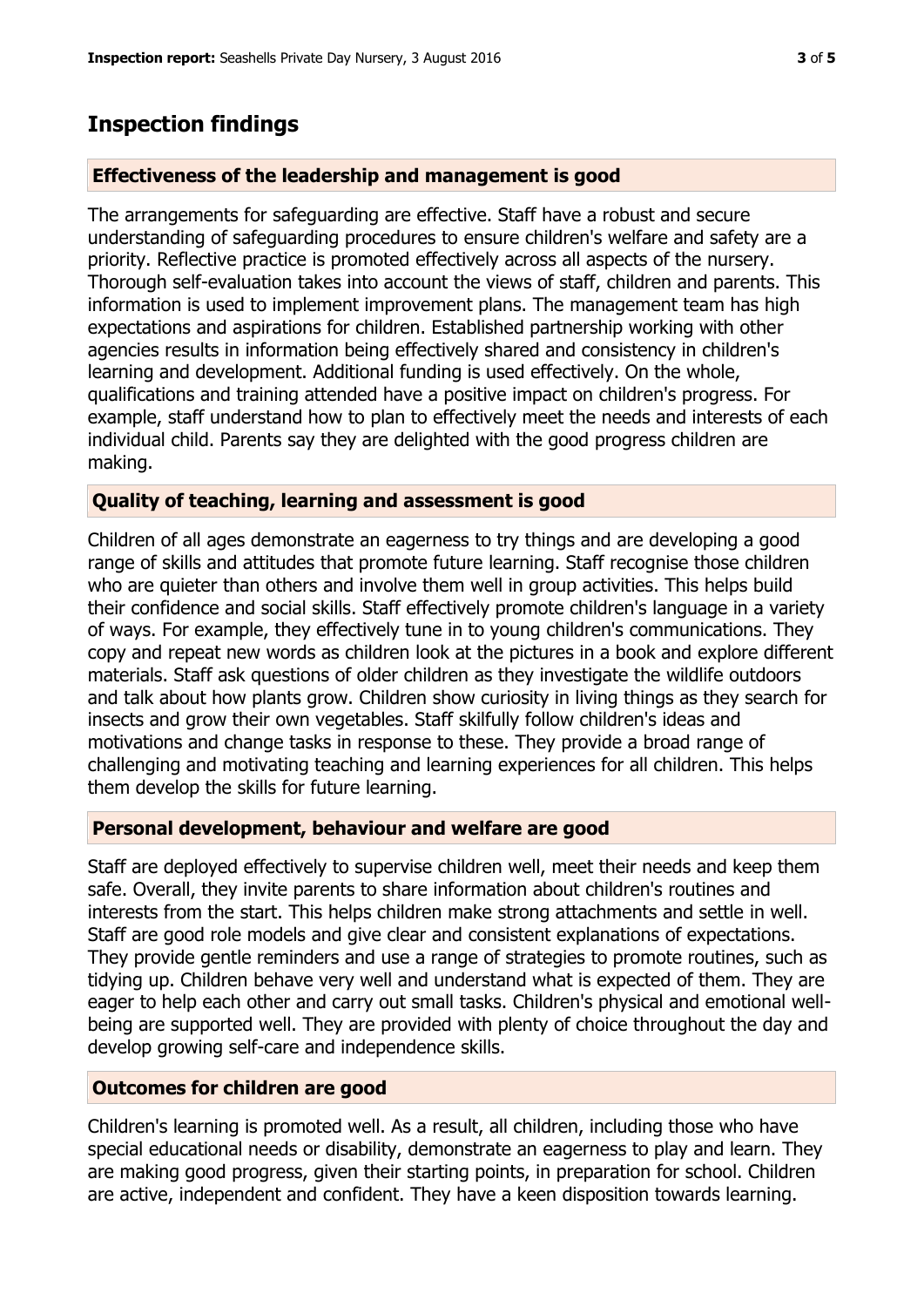# **Setting details**

| Unique reference number                             | EY491270                                                                             |  |
|-----------------------------------------------------|--------------------------------------------------------------------------------------|--|
| <b>Local authority</b>                              | <b>Blackpool</b>                                                                     |  |
| <b>Inspection number</b>                            | 1021969                                                                              |  |
| <b>Type of provision</b>                            | Full-time provision                                                                  |  |
| Day care type                                       | Childcare - Non-Domestic                                                             |  |
| <b>Registers</b>                                    | Early Years Register, Compulsory Childcare<br>Register, Voluntary Childcare Register |  |
| Age range of children                               | $0 - 4$                                                                              |  |
| <b>Total number of places</b>                       | 48                                                                                   |  |
| Number of children on roll                          | 51                                                                                   |  |
| Name of registered person                           | Just Childcare Limited                                                               |  |
| <b>Registered person unique</b><br>reference number | RP900954                                                                             |  |
| Date of previous inspection                         | Not applicable                                                                       |  |
| <b>Telephone number</b>                             | 01253 205491                                                                         |  |

Seashells Private Day Nursery was registered in 2015 and is owned by a limited company. The nursery employs 12 members of childcare staff. Of these, 10 hold appropriate early years qualifications to at least level 2, including one who holds a qualification at level 4 and nine who hold a qualification at level 3. The nursery opens from Monday to Friday all year round. Sessions are from 8am to 6pm. The nursery provides funded early education for two-, three- and four-year-old children. It supports a number of children who have special educational needs or disability.

This inspection was carried out by Ofsted under sections 49 and 50 of the Childcare Act 2006 on the quality and standards of provision that is registered on the Early Years Register. The registered person must ensure that this provision complies with the statutory framework for children's learning, development and care, known as the early years foundation stage.

Any complaints about the inspection or the report should be made following the procedures set out in the guidance 'Complaints procedure: raising concerns and making complaints about Ofsted', which is available from Ofsted's website: www.gov.uk/government/organisations/ofsted. If you would like Ofsted to send you a copy of the guidance, please telephone 0300 123 4234, or email enquiries@ofsted.gov.uk.